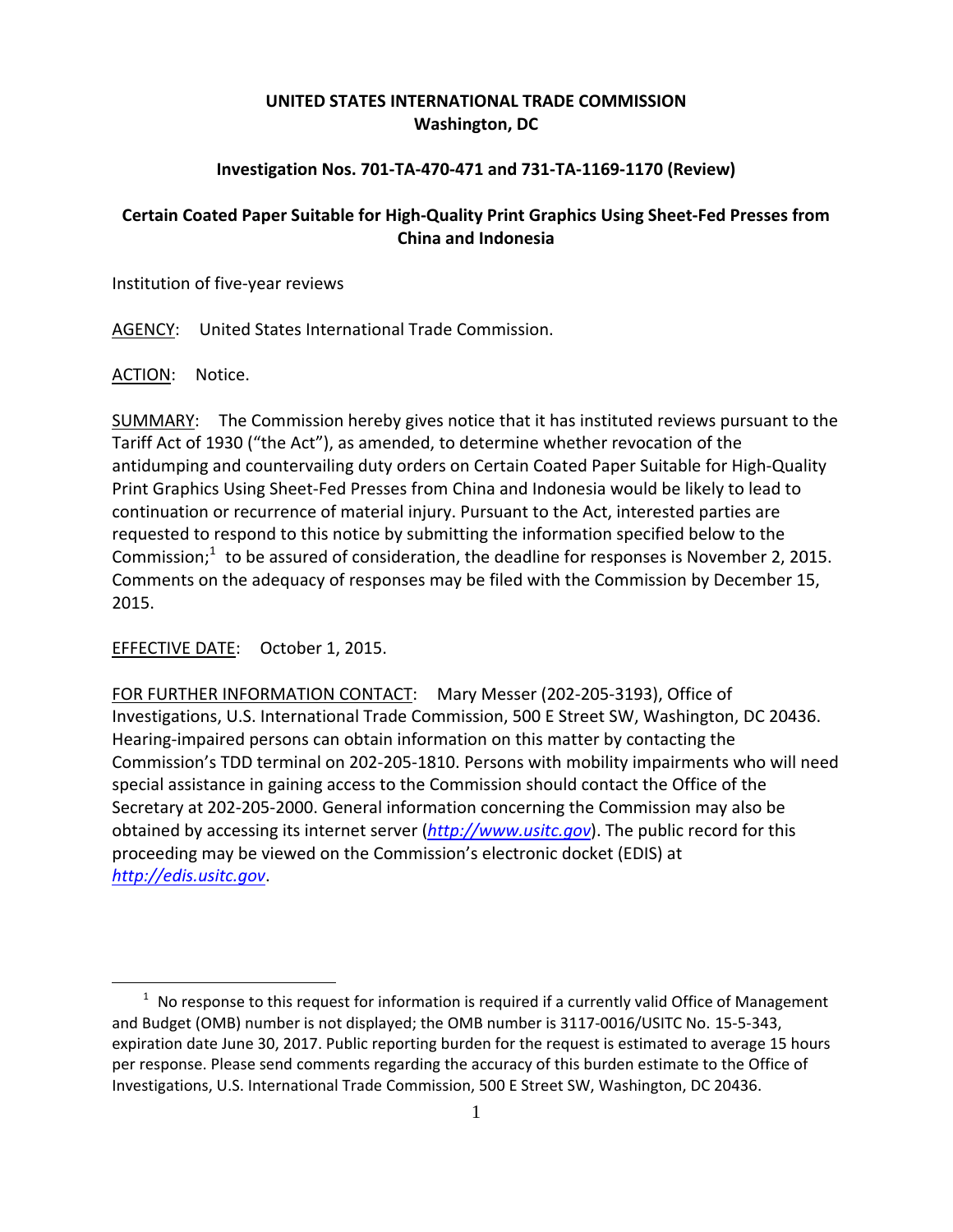## SUPPLEMENTARY INFORMATION:

Background.‐‐On November 17, 2010, the Department of Commerce issued antidumping and countervailing duty orders on imports of Certain Coated Paper Suitable for High‐Quality Print Graphics Using Sheet‐Fed Presses from China and Indonesia (75 FR 70201‐70208, as corrected 75 FR 75663, December 6, 2010). The Commission is conducting reviews pursuant to section 751(c) of the Act, as amended (19 USC 1675(c)), to determine whether revocation of the orders would be likely to lead to continuation or recurrence of material injury to the domestic industry within a reasonably foreseeable time. Provisions concerning the conduct of this proceeding may be found in the Commission's Rules of Practice and Procedure at 19 CFR Parts 201, Subparts A and B and 19 CFR Part 207, Subparts A and F. The Commission will assess the adequacy of interested party responses to this notice of institution to determine whether to conduct full or expedited reviews. The Commission's determinations in any expedited reviews will be based on the facts available, which may include information provided in response to this notice.

Definitions.--The following definitions apply to these reviews:

- (1) *Subject Merchandise* is the class or kind of merchandise that is within the scope of the five‐year reviews, as defined by the Department of Commerce.
- (2) The *Subject Countries* in these reviews are China and Indonesia.
- (3) The *Domestic Like Product* is the domestically produced product or products which are like, or in the absence of like, most similar in characteristics and uses with, the *Subject Merchandise*. In its original determinations, the Commission defined a single *Domestic Like Product* consisting of coated paper meeting the physical specifications of Commerce's scope definition and sheeter rolls.
- (4) The *Domestic Industry* is the U.S. producers as a whole of the *Domestic Like Product*, or those producers whose collective output of the *Domestic Like Product* constitutes a major proportion of the total domestic production of the product. In its original determinations, the Commission defined a single *Domestic Industry* consisting of U.S. producers and converters of the *Domestic Like Product*.
- (5) The *Order Date* is the date that the antidumping and countervailing duty orders under review became effective. In these reviews, the *Order Date* is November 17, 2010.
- (6) An *Importer* is any person or firm engaged, either directly or through a parent company or subsidiary, in importing the *Subject Merchandise* into the United States from a foreign manufacturer or through its selling agent.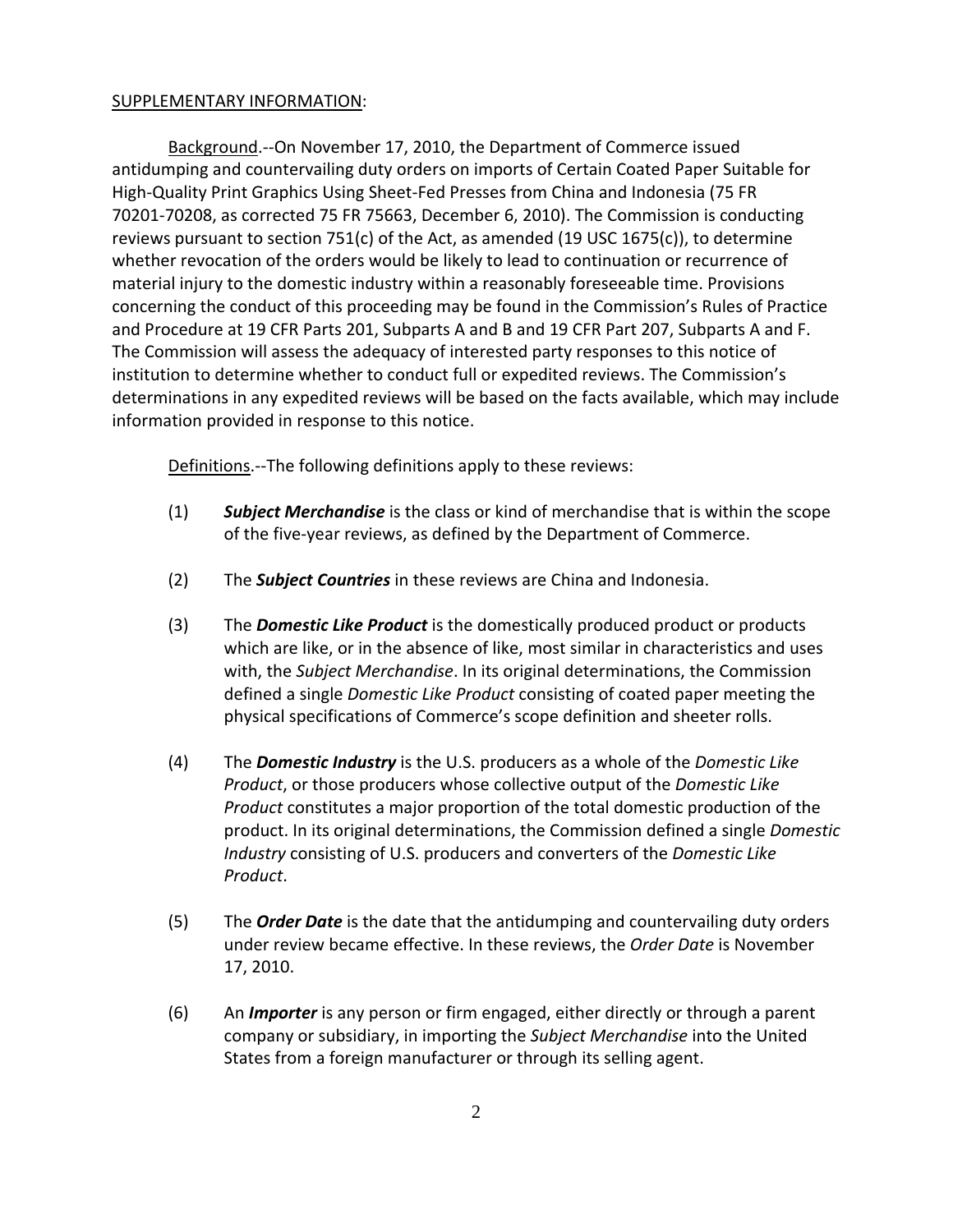Participation in the proceeding and public service list.--Persons, including industrial users of the *Subject Merchandise* and, if the merchandise is sold at the retail level, representative consumer organizations, wishing to participate in the proceeding as parties must file an entry of appearance with the Secretary to the Commission, as provided in section 201.11(b)(4) of the Commission's rules, no later than 21 days after publication of this notice in the *Federal Register*. The Secretary will maintain a public service list containing the names and addresses of all persons, or their representatives, who are parties to the proceeding.

Former Commission employees who are seeking to appear in Commission five‐year reviews are advised that they may appear in a review even if they participated personally and substantially in the corresponding underlying original investigation or an earlier review of the same underlying investigation. The Commission's designated agency ethics official has advised that a five‐year review is not the same particular matter as the underlying original investigation, and a five‐year review is not the same particular matter as an earlier review of the same underlying investigation for purposes of 18 U.S.C. § 207, the post employment statute for Federal employees, and Commission rule 201.15(b) (19 CFR § 201.15(b)), 79 FR 3246 (Jan. 17, 2014), 73 FR 24609 (May 5, 2008). Consequently, former employees are not required to seek Commission approval to appear in a review under Commission rule 19 CFR § 201.15, even if the corresponding underlying original investigation or an earlier review of the same underlying investigation was pending when they were Commission employees. For further ethics advice on this matter, contact Carol McCue Verratti, Deputy Agency Ethics Official, at 202‐205‐3088.

Limited disclosure of business proprietary information (BPI) under an administrative protective order (APO) and APO service list.--Pursuant to section 207.7(a) of the Commission's rules, the Secretary will make BPI submitted in this proceeding available to authorized applicants under the APO issued in the proceeding, provided that the application is made no later than 21 days after publication of this notice in the *Federal Register*. Authorized applicants must represent interested parties, as defined in 19 U.S.C. § 1677(9), who are parties to the proceeding. A separate service list will be maintained by the Secretary for those parties authorized to receive BPI under the APO.

Certification.‐‐Pursuant to section 207.3 of the Commission's rules, any person submitting information to the Commission in connection with this proceeding must certify that the information is accurate and complete to the best of the submitter's knowledge. In making the certification, the submitter will be deemed to consent, unless otherwise specified, for the Commission, its employees, and contract personnel to use the information provided in any other reviews or investigations of the same or comparable products which the Commission conducts under Title VII of the Act, or in internal audits and investigations relating to the programs and operations of the Commission pursuant to 5 U.S.C. Appendix 3.

Written submissions.‐‐Pursuant to section 207.61 of the Commission's rules, each interested party response to this notice must provide the information specified below. The deadline for filing such responses is November 2, 2015. Pursuant to section 207.62(b) of the Commission's rules, eligible parties (as specified in Commission rule 207.62(b)(1)) may also file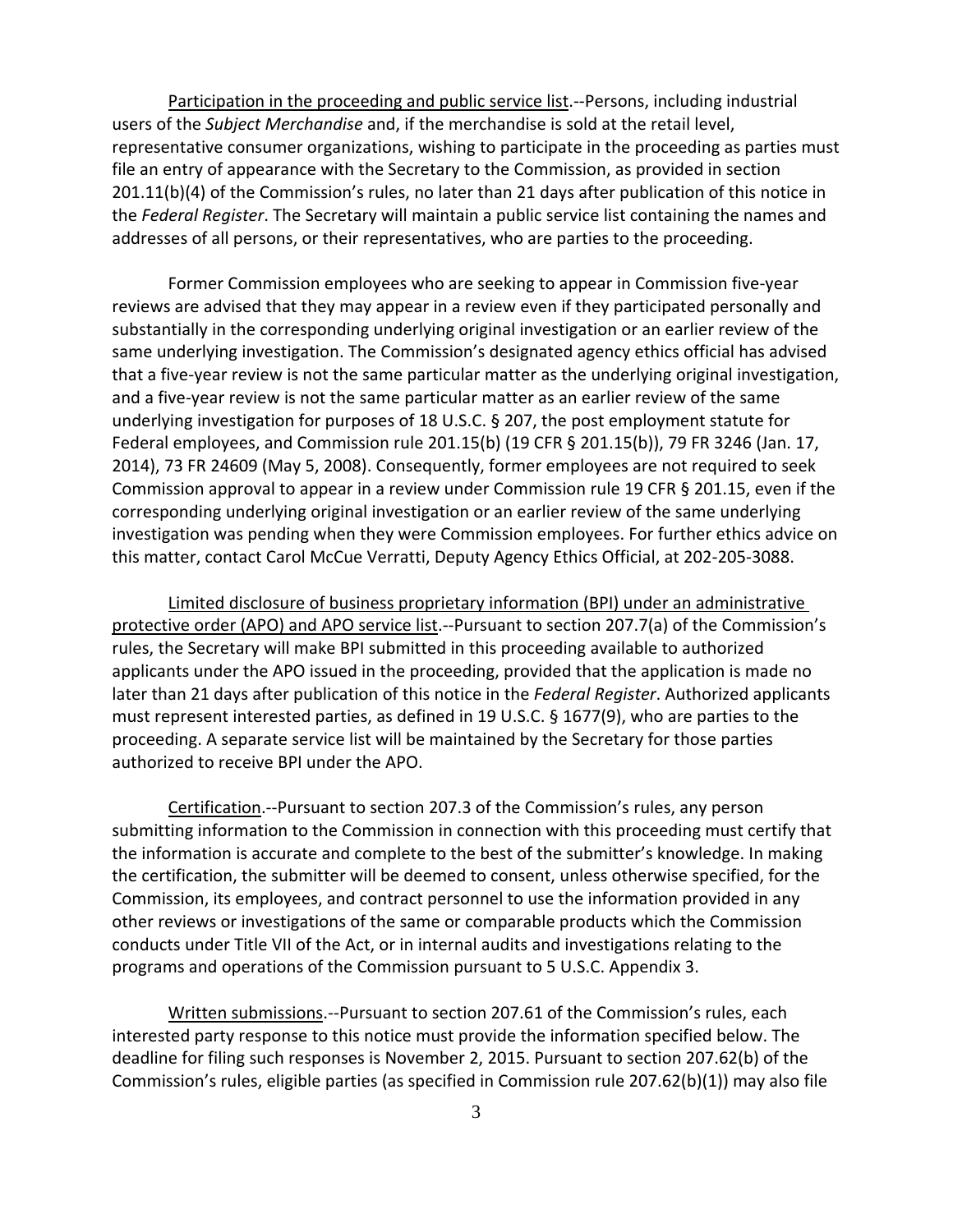comments concerning the adequacy of responses to the notice of institution and whether the Commission should conduct expedited or full reviews. The deadline for filing such comments is December 15, 2015. All written submissions must conform with the provisions of sections 201.8 and 207.3 of the Commission's rules and any submissions that contain BPI must also conform with the requirements of sections 201.6 and 207.7 of the Commission's rules. Please be aware that the Commission's rules with respect to filing have changed. The most recent amendments took effect on July 25, 2014. *See* 79 FR 35920 (June 25, 2014), and the revised Commission Handbook on E‐filing, available from the Commission's website at *http://edis.usitc.gov*. Also, in accordance with sections 201.16(c) and 207.3 of the Commission's rules, each document filed by a party to the proceeding must be served on all other parties to the proceeding (as identified by either the public or APO service list as appropriate), and a certificate of service must accompany the document (if you are not a party to the proceeding you do not need to serve your response).

Inability to provide requested information.‐‐Pursuant to section 207.61(c) of the Commission's rules, any interested party that cannot furnish the information requested by this notice in the requested form and manner shall notify the Commission at the earliest possible time, provide a full explanation of why it cannot provide the requested information, and indicate alternative forms in which it can provide equivalent information. If an interested party does not provide this notification (or the Commission finds the explanation provided in the notification inadequate) and fails to provide a complete response to this notice, the Commission may take an adverse inference against the party pursuant to section 776(b) of the Act (19 U.S.C. § 1677e(b)) in making its determinations in the reviews.

INFORMATION TO BE PROVIDED IN RESPONSE TO THIS NOTICE OF INSTITUTION: If you are a domestic producer, union/worker group, or trade/business association; import/export *Subject Merchandise* from more than one *Subject Country*; or produce *Subject Merchandise* in more than one *Subject Country*, you may file a single response. If you do so, please ensure that your response to each question includes the information requested for each pertinent *Subject Country.* As used below, the term "firm" includes any related firms.

- (1) The name and address of your firm or entity (including World Wide Web address) and name, telephone number, fax number, and E‐mail address of the certifying official.
- (2) A statement indicating whether your firm/entity is a U.S. producer of the *Domestic Like Product*, a U.S. union or worker group, a U.S. importer of the *Subject Merchandise*, a foreign producer or exporter of the *Subject Merchandise*, a U.S. or foreign trade or business association, or another interested party (including an explanation). If you are a union/worker group or trade/business association, identify the firms in which your workers are employed or which are members of your association.
- (3) A statement indicating whether your firm/entity is willing to participate in this proceeding by providing information requested by the Commission.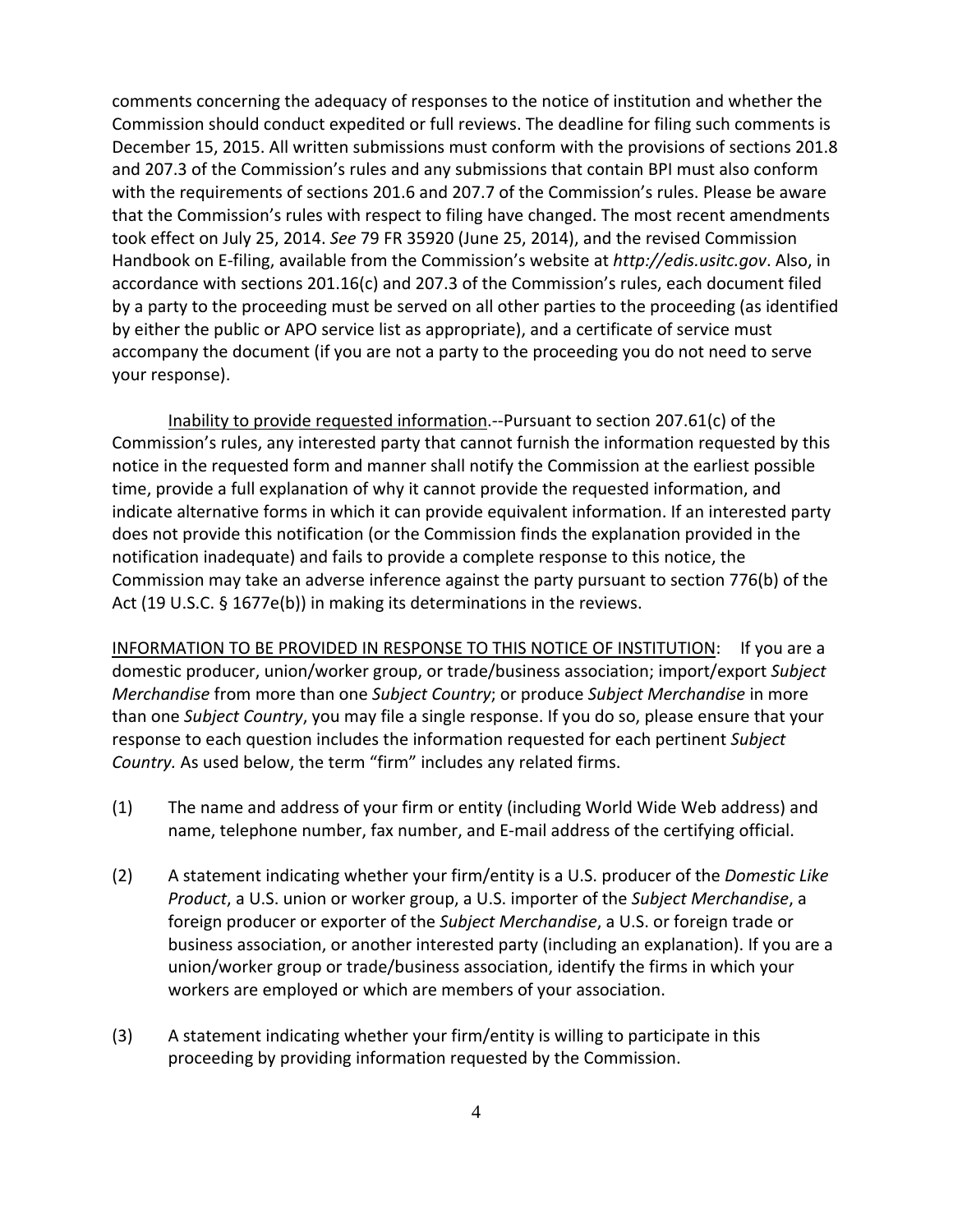- (4) A statement of the likely effects of the revocation of the antidumping and countervailing duty orders on the *Domestic Industry* in general and/or your firm/entity specifically. In your response, please discuss the various factors specified in section 752(a) of the Act (19 U.S.C. § 1675a(a)) including the likely volume of subject imports, likely price effects of subject imports, and likely impact of imports of *Subject Merchandise* on the *Domestic Industry*.
- (5) A list of all known and currently operating U.S. producers of the *Domestic Like Product*. Identify any known related parties and the nature of the relationship as defined in section 771(4)(B) of the Act (19 U.S.C. § 1677(4)(B)).
- (6) A list of all known and currently operating U.S. importers of the *Subject Merchandise* and producers of the *Subject Merchandise* in each *Subject Country* that currently export or have exported *Subject Merchandise* to the United States or other countries since the *Order Date*.
- (7) A list of 3‐5 leading purchasers in the U.S. market for the *Domestic Like Product* and the *Subject Merchandise* (including street address, World Wide Web address, and the name, telephone number, fax number, and E‐mail address of a responsible official at each firm).
- (8) A list of known sources of information on national or regional prices for the *Domestic Like Product* or the *Subject Merchandise* in the U.S. or other markets.
- (9) If you are a U.S. producer of the *Domestic Like Product*, provide the following information on your firm's operations on that product during calendar year 2014, except as noted (report quantity data in short tons and value data in U.S. dollars, f.o.b. plant). If you are a union/worker group or trade/business association, provide the information, on an aggregate basis, for the firms in which your workers are employed/which are members of your association.
	- (a) Production (quantity) and, if known, an estimate of the percentage of total U.S. production of the *Domestic Like Product* accounted for by your firm's(s') production;
	- (b) Capacity (quantity) of your firm to produce the *Domestic Like Product* (i.e., the level of production that your establishment(s) could reasonably have expected to attain during the year, assuming normal operating conditions (using equipment and machinery in place and ready to operate), normal operating levels (hours per week/weeks per year), time for downtime, maintenance, repair, and cleanup, and a typical or representative product mix);
	- (c) the quantity and value of U.S. commercial shipments of the *Domestic Like Product* produced in your U.S. plant(s);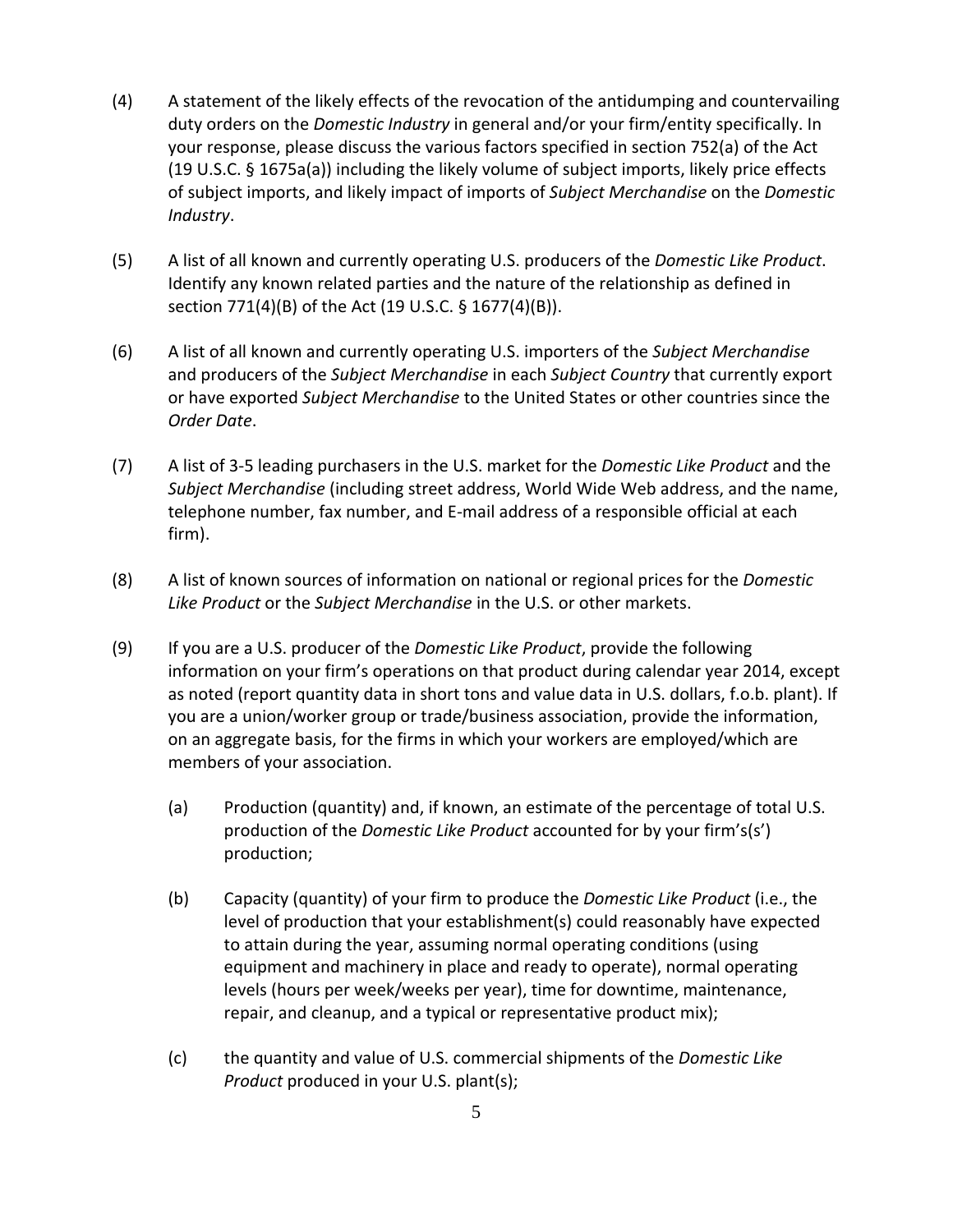- (d) the quantity and value of U.S. internal consumption/company transfers of the *Domestic Like Product* produced in your U.S. plant(s); and
- (e) the value of (i) net sales, (ii) cost of goods sold (COGS), (iii) gross profit, (iv) selling, general and administrative (SG&A) expenses, and (v) operating income of the *Domestic Like Product* produced in your U.S. plant(s) (include both U.S. and export commercial sales, internal consumption, and company transfers) for your most recently completed fiscal year (identify the date on which your fiscal year ends).
- (10) If you are a U.S. importer or a trade/business association of U.S. importers of the *Subject Merchandise* from any *Subject Country*, provide the following information on your firm's(s') operations on that product during calendar year 2014 (report quantity data in short tons and value data in U.S. dollars). If you are a trade/business association, provide the information, on an aggregate basis, for the firms which are members of your association.
	- (a) The quantity and value (landed, duty‐paid but not including antidumping or countervailing duties) of U.S. imports and, if known, an estimate of the percentage of total U.S. imports of *Subject Merchandise* from each *Subject Country* accounted for by your firm's(s') imports;
	- (b) the quantity and value (f.o.b. U.S. port, including antidumping and/or countervailing duties) of U.S. commercial shipments of *Subject Merchandise* imported from each *Subject Country*; and
	- (c) the quantity and value (f.o.b. U.S. port, including antidumping and/or countervailing duties) of U.S. internal consumption/company transfers of *Subject Merchandise* imported from each *Subject Country*.
- (11) If you are a producer, an exporter, or a trade/business association of producers or exporters of the *Subject Merchandise* in any *Subject Country*, provide the following information on your firm's(s') operations on that product during calendar year 2014 (report quantity data in short tons and value data in U.S. dollars, landed and duty‐paid at the U.S. port but not including antidumping or countervailing duties). If you are a trade/business association, provide the information, on an aggregate basis, for the firms which are members of your association.
	- (a) Production (quantity) and, if known, an estimate of the percentage of total production of *Subject Merchandise* in each *Subject Country* accounted for by your firm's(s') production;